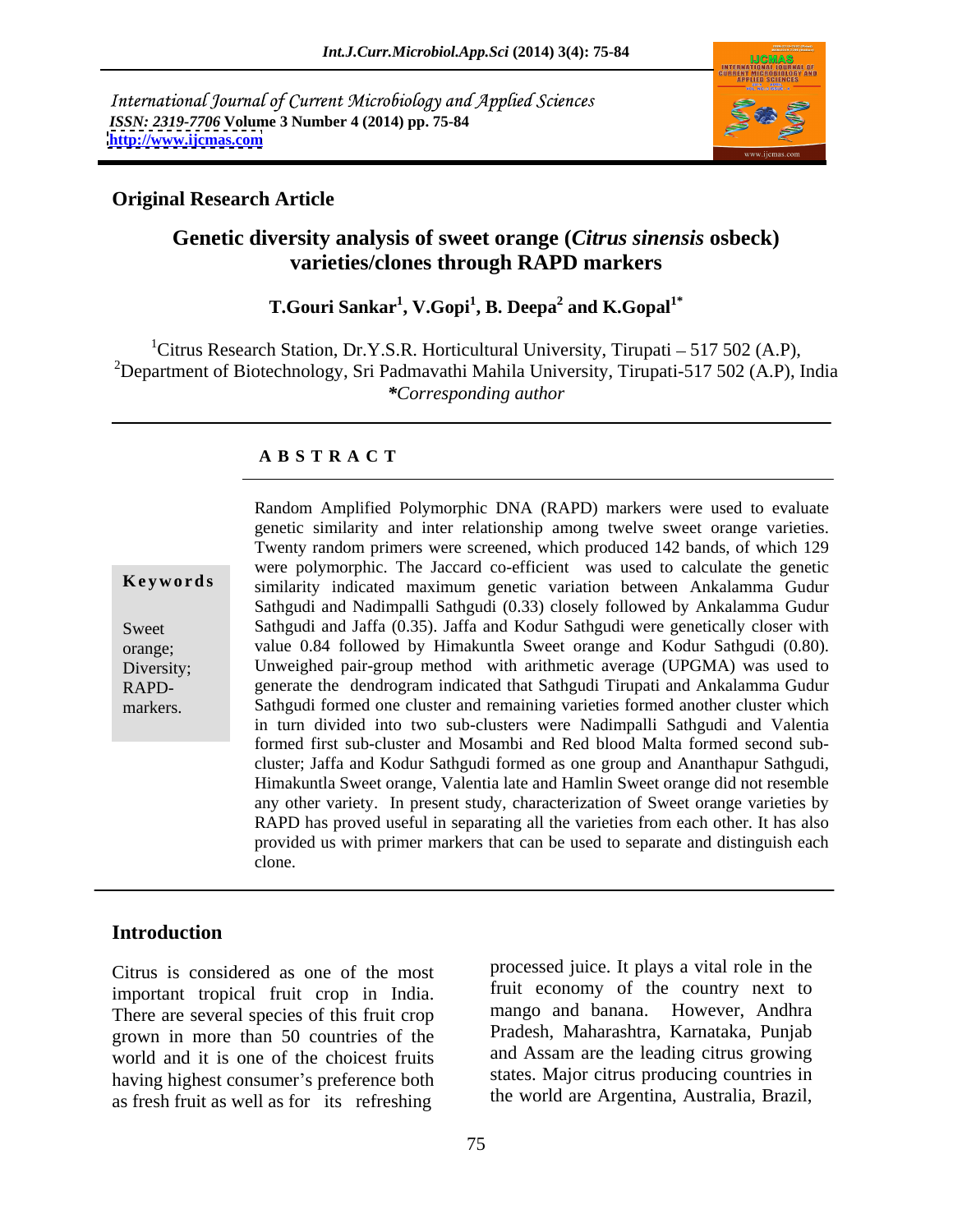Morocco, South Africa, Spain and United simple, versatile and relatively

India ranks sixth in the production of RAPD assay has the advantages of being citrus fruit in the world. In Andhra readily employed, requiring very small Pradesh the important commercial Citrus amounts of genomic DNA and eliminating fruits are Acid lime (Kagzi lime) and the need for blotting and radioactive Sweet orange (Sathgudi). Sweet orange detection (Cipriant *et al.,* 1996). Further, (*Citrus sinensis* Osbeck) var. Sathgudi is an important commercial cultivar in South India. Andhra Pradesh occupies first place in cultivation of Sathgudi Sweet orange

genetic diversity of sweet orange plants. This may lead further to different genetic Randomly amplified polymorphic DNA (RAPD) markers are usually preferred in

China, Egypt, India, Israel, Japan, Mexico, this kind of work as the technique is states. inexpensive and can detect minute simple, versatile and relatively differences (Williams *et al.*, 1990). The it provides a fast and easy approach for taxonomic classification and cultivar typing of fruit trees.

locally called as "cheeni". The fruit is This technique has already been used for very delicious and has vitamin 'C'. Sweet estimation of genetic diversity and cultivar orange are highly polyembryonic species, identification in many fruit crops. In trees are medium-large with blunt-pointed citrus, RAPD technique has been used for leaf apex and narrowly-winged petiole. establishment of a genetic linkage map for Fruits are subglobose to oval in shape, the virus resistance gene of *Citrus sunki* orange coloured, tight skinned with solid Hort. Ex. Tan. and *Poncirus trifoliate* central core. The species is of great (Cristofani *et al.*, 1999), identification of economic importance in world for its lemon mutants (Deng *et al.,* 1995), study excellent quality. Quite a large number of of genetic diversity of Japanese acid lime cultivars, viz., Mosambi, Malta blood red, (Abkenar and Isshiki, 2003); and study of Sathgudi of India, Valencia, Pineapple , Washington Navel of the USA, Shamouti of Israel, Succari of Egypt, Dobla fina of canker (Alpaa *et al*., 2010).In mandarin Spain etc., are some of the commercially orange, Coletta Filho *et al.,* (1998) used important cultivars. RAPD for the analysis of the genetic Introduction of DNA markers based on groups. The Citrus RAPD markers have polymerase chain reaction (PCR) been used for genetic mapping (Cristofani technology has led to the development of *et al.,* 1999), identification of cultivars several novel genetic assays that can be (Coletta Filho *et al.,* 1998), hybrids used for many purposes in plant genetic (Elisiaro *et al.,* 1999), mutants (Deng *et* analyses such as cultivar identification, *al.,* 1995), chimerase (Sugawara *et al.,* gene mapping and so on. Molecular 2002) and phylogenetic analyses (Nicolosi marketing techniques may be a first step *et al.,* 2000). Our research institute is towards efficient conservation, working on improvement of sweet orange maintenance and utilization of existing by cloned selection, in this, direction we analysis, gene mapping and ultimate high fruit yield. However, the selection improvement of the crop at genetic level. was made based on only morphological finger printing of acid lime varieties having varied resistance to bacterial diversity among different taxonomic collected some sweet orange clones showing good horticultural traits besides character of the tree including leaf and fruit characters. Some are look similar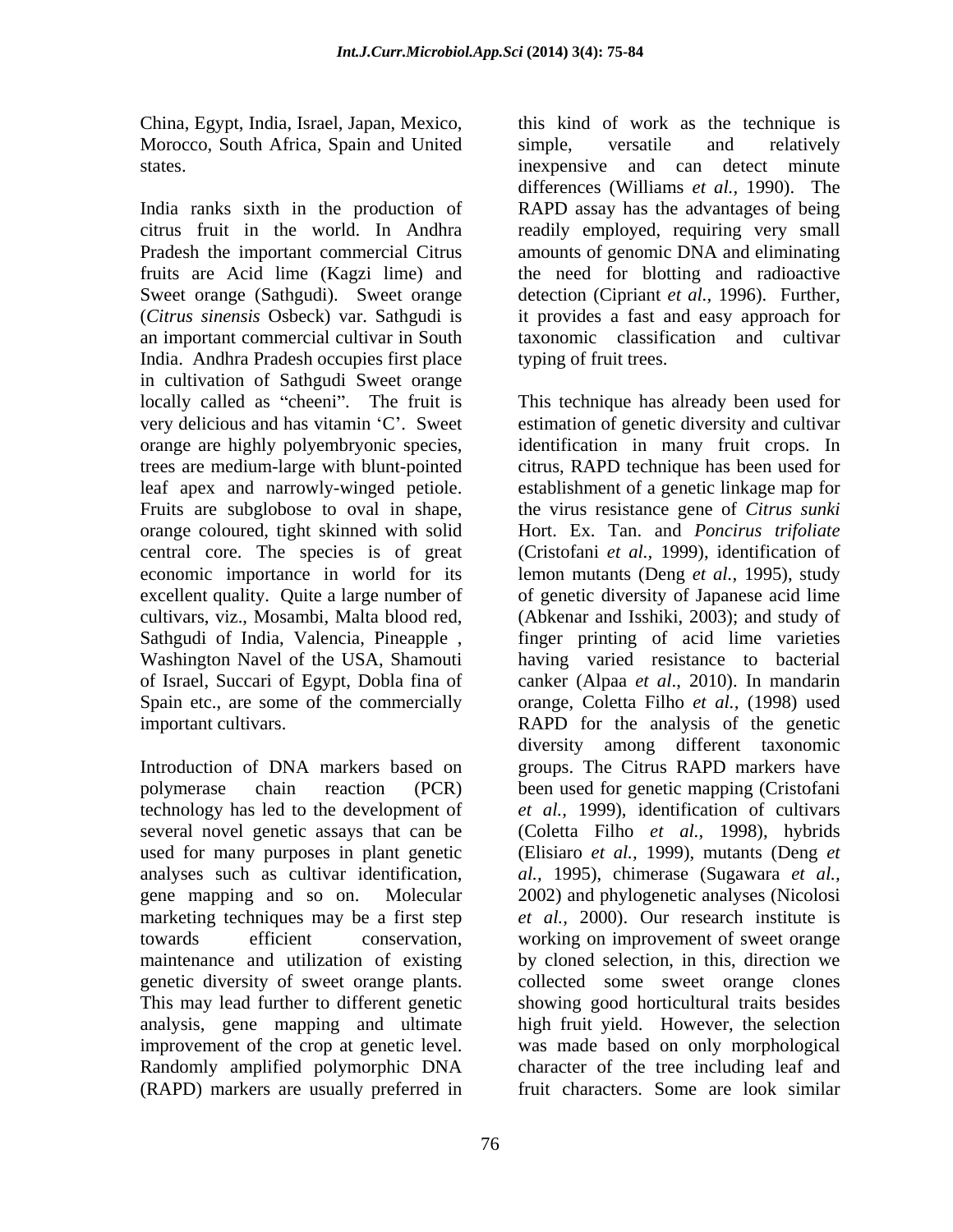barring in few characters. Therefore, the for the polymorphism survey. study using molecular markers was Amplification reactions were carried out in necessitated as there was no reported volume of 25 µl, containing 25-50ng of literature on sweet orange (*Citrus sinensis* genomic DNA, 10picomole of primer, Osbeck) varieties having tight skinned 0.2mM of dNTPs, 2mM of MgCl<sub>2</sub>, 1.5U fruits. As the sweet orange is an important of Hot Start *Taq* DNA polymerase citrus species being grown in the state the (Fermentas). Amplifications were present study was undertaken where we performed in Thermal Cycler (Corbett have applied RAPD marker technique to Research, Australia) programmed for an analyze genetic diversity among 12 sweet orange varieties collected from AICRP on Tropical Fruits (Citrus), Tirupati. The annealing at 37<sup>o</sup>C and 2 min extension at results obtained in the study are presented 72ºC, followed by final extension for 5 in the paper. min at 72ºC. Amplification products were

Leaf material of 12 sweet orange varieties/clones viz., Tirupati Sathgudi, Kodur Sathgudi, Nadimpalli Sathgidi, Ananthapur Sathgudi, Ankalamma Gudur Sathgudi, Himakuntla Sweet orange, Mosambi, Jaffa, Valentia, Valentia late was collected from citrus germplasm block, AICRP on Tropical Fruits (Citrus), similarity using SPSS 11.5 (SPSS Inc., Tirupati and used in the study Chicagao, Ill, USA). The dendrogram was Tirupati and used in the study.

Genomic DNA was isolated from Leaf tissue of 12 sweet orange varieties (100mg Results and Discussion each) following the procedure described by Murray and Thompson (1980) with **Genetic polymorphism among sweet** slight modifications. The quality and **orange varieties** quantity of DNA was determined by spectrophotometrically (Nano drop, The total number of marker observed Thermo) at 260nm. The final DNA concentration of each sample was adjusted

A total of 20 random primers obtained The maximum number of polymorphicfrom Operon technology, USA were used

**Materials and Methods** gels and stained in ethidum bromide. A **Plant material Example 2018 Constant in the interval of the interval of the interval of the interval of the interval of the interval of the interval of the interval of the interval of the interval of the interval of t** for the polymorphism survey.  $0.2 \text{mM}$  of dNTPs,  $2 \text{mM}$  of  $MgCl_2$ ,  $1.5U$ (Fermentas). Amplifications were initial denaturation at 94ºC for 2 min, 45 cycles of 1min denaturation at 92 ºC, 1min  ${}^{0}C$  and 2 min extension at separated by electrophoresis in 1% agarose photographic record was taken under UV illumination.

## **Scoring and Data Analysis:**

**DNA Extraction** using the unweighted pair-group method The polymorphism was calculated based on the presence or absence of bands as '1' for present bands and  $\theta$  for absent ones. The '0' or '1' data matrix was created and used to calculate the genetic distance and similarity using SPSS 11.5 (SPSS Inc., Chicagao, Ill, USA). The dendrogram was constructed by using a distance matrix with arithmetic average (UPGMA)

## **Results and Discussion**

# **orange varieties**

to 25-50ng/µl. was 142. The number of scorable bands **DNA amplification and Gel** and size of the products ranged from **electrophoresis**  300bp to 2.5kb. RAPD markers profile among the sweet orange varieties based on the RAPD analysis with twenty primers produced per primer ranged from 2 to 12 produced by the primers shown (Plate 1).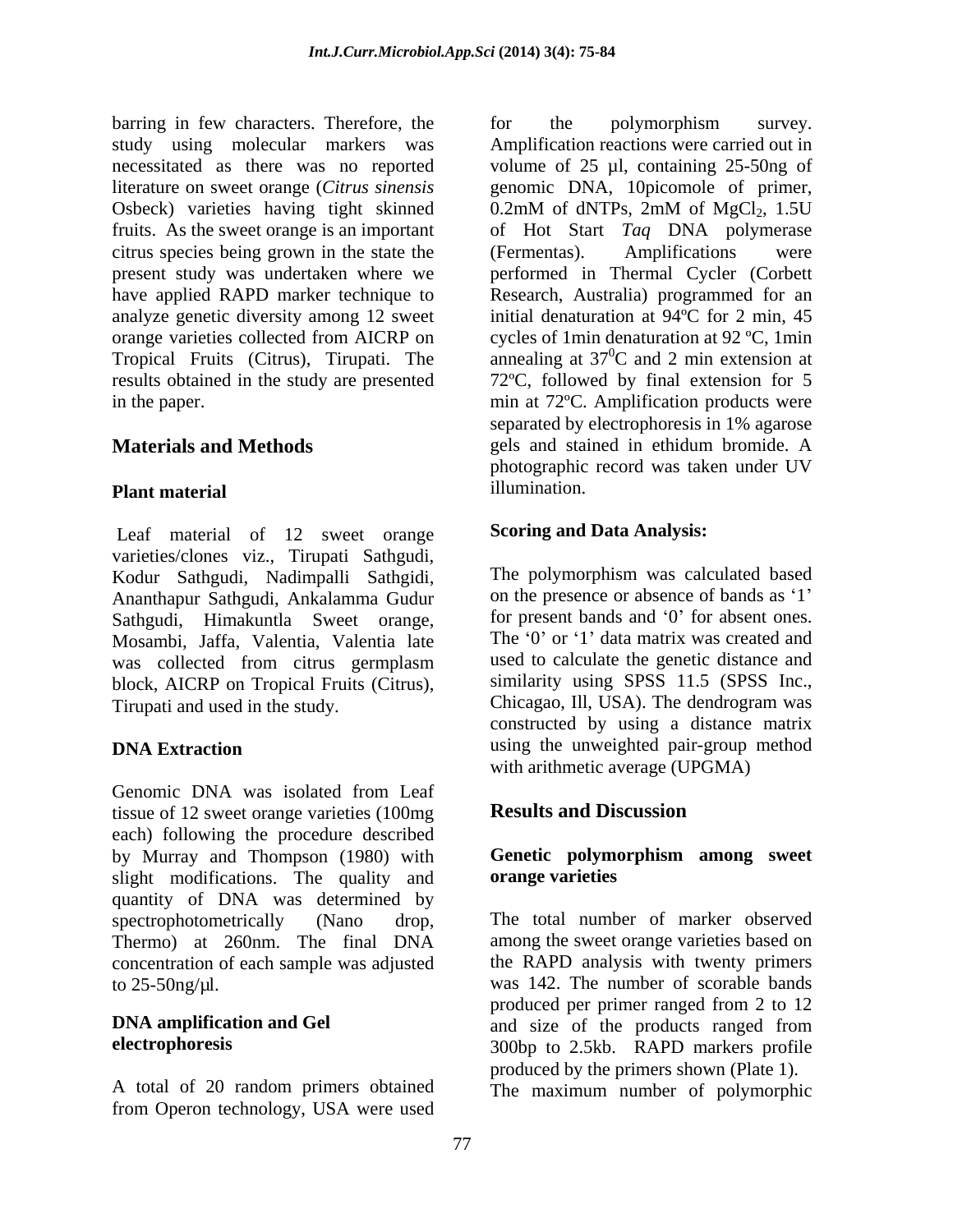14 primers (OPA-03, OPA-07, OPA-09, orange varieties was found to be 90.44%.

12 sweet orange varieties with 20 reproducible primers was used to generate (Citrus reticulate Blanco), selected from genetically most diverse (0.33) (Table 2). distance measurement showed 65%

that the sweet orange varieties were broadly divided into two main groups. The cluster constituted of Nadimpalli Sathgudi genetic similarity among 35 Mandarin and Valentia; the second sub-cluster had accessions, including l0 Species and 7 Mosambi and Red blood Malta; Jaffa and hybrids was done by Coletta Filho *et al.,* Kodur Sathgudi formed third sub-cluster (1998). They used one ocamer and twenty while Ananthapur Sathgudi, Himakuntla Sweet orange, Valentia late and Hamlin 109 total bands, 45 of which were sweet orange did not resemble any other polymorphic. Jaccard Coefficient was used variety/clone used in the study. to calculate genetic similarity, and

bands (12) obtained with OPM-12 and The present study disproved the study of, minimum number (2) was obtained with Natividade *et al.,* (2000) extracted primers OPM-10 and OPA-04 (Table 1). genomic DNA from sweet orange *(Citrus*  The polymorphism ranged from 33.33% sinensis Osbeck) varieties from the (primer OPA-04) to as high as 100% for OPA-10, OPA-11, OPA-12, OPA-17 and agronomico, Cordeiropolis, sp, Brazil OPM-03, OPM-06, OPM-10, OPM-12, representatives of each sweet orange OPM-13, OPM-18, OPM-20). Average group. They used RAPD to characterize polymorphism across all the 12 sweet and detect polymorphisms among the **Genetic relationship between sweet**  RAPD analysis is not applicable in **orange varieties differentiation of Sweet orange varieties.** Data of RAPD markers scanned from the diversity of 25 phenotypically elite, similarity co-efficients. A maximum seven locations in three geographically similarity value of 0.84 was observed separate states of the north eastern between jaffa and kodur sathgudi varieties Himalayan region of India by using RAPD of sweet orange followed by Himakuntla markers. They reported that 15 decamer Sweet orange and Kodur Sathgudi (0.80) primers generated 106 randomly amplified where as Ankalamma Gudur Sathgudi and DNA fragments that were used as the Nadimpalli Sathgudi were found to be genetic markers. The squatted Euclidean The cluster tree analysis (Fig. 1) showed They are classified into two major clusters, prominent outcome of this analysis is that major clusters. Further, this study confirms the Tirupati Sathgudi and the existence of wide genetic diversity of Ankalammagudur sathgudi formed one Mandarin orange plants in the north cluster and remaining varieties formed eastern Himalayan region of India that can second cluster which in turn divided in to be used in Mandarin orange plant three sub-cluster where the first sub- improvement programmes. Evaluation of *sinensis* Osbeck) varieties from the germplasm collected from Centro de citricultura invio moreira, Insituto sweet orange varieties. In spite of phenotypic differences, no polymorphism was detected so they concluded that Das *et al.,* (2004) estimated the genetic nucellar clones of Mandarin orange *(Citrus reticulate* Blanco), selected from distance measurement showed 65% maximum and 11% minimum genetic dissimilarity between the plants selected. having 15 and 10 plants. Each plant of one location was distributed with in the two

two decamer primers which resulted in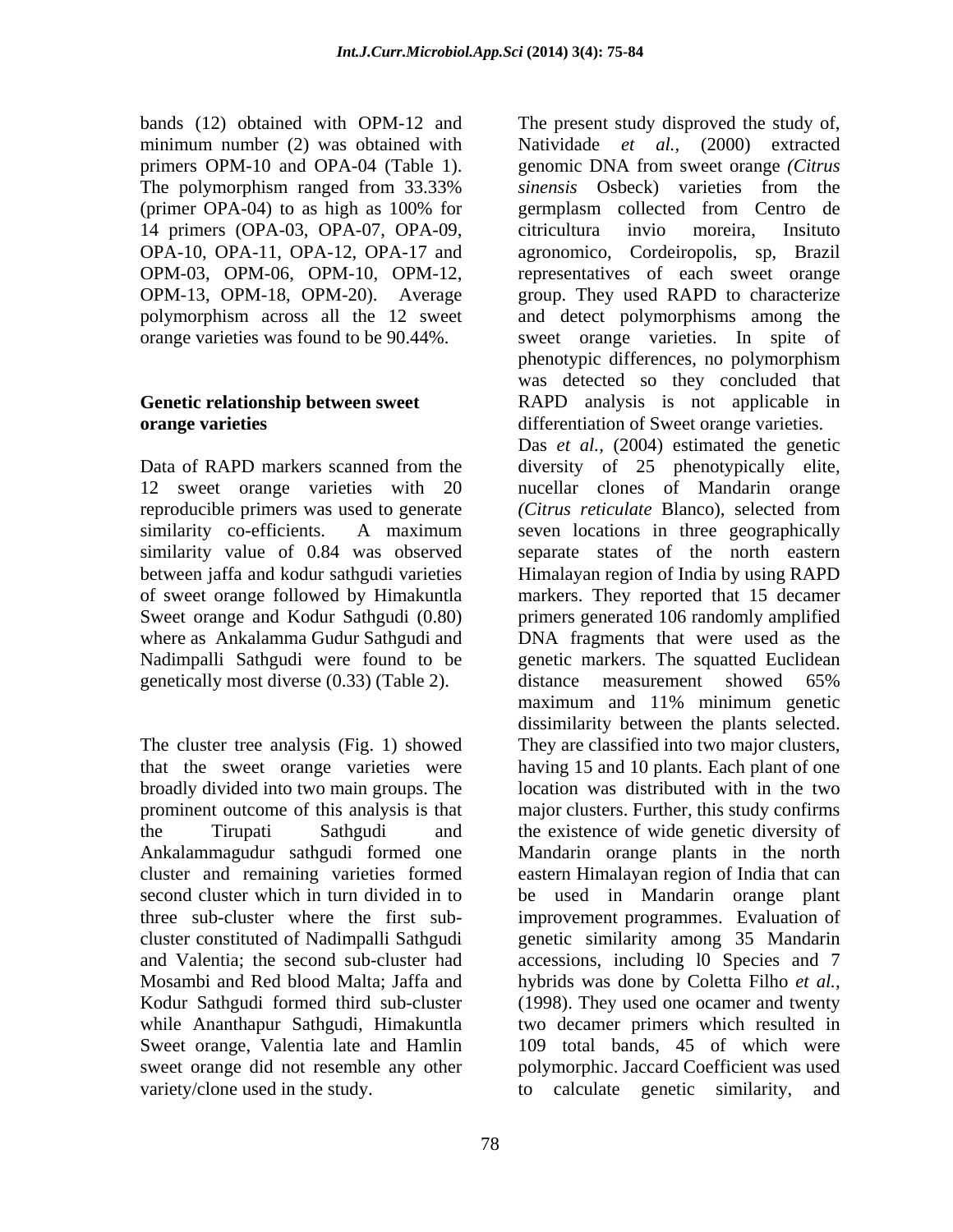UPGMA to generate the dendrogram. The divergence. The hybrids and parents were RAPDs obtained were sufficient to classified, based on the genetic similarity, generate some accession-specific markers, using the Tocher optimization method. using Tanakas or Webber's systematic Ratanadaros (1987) collected a total of units, these accessions were clustered into 328 citrus accessions from 32 provinces several groups. The genetic similarity during 1981-83 from Kamphaengsaen within the Mandarin group was high campis at Kasetsart University and (Gj=0.77), and this suggested that reported wide genetic variation has been cultivated Mandarins had a narrow genetic observed in pummelo (*C. grandis [C.* base. The genetic similarity of Mandarins *maxima*]), Citron (*C. medica*)*,* Mandarin to other true citrus species (*Citron*  [*C.medica L*] and Pummelo [*C. grandis sinensis*) and Lime (*C. aurantifolia*), all of Osbeck]) was much lower (minimum Gj=0.27). Hence, they propose that the Mandarin group is a single species*, C. reticulata* Blanco composed of several genetically different individuals and a great number of hybrids, rather than a large number of species as proposed by (AG- repeats) to evaluate 31 cultivars of

Alpaa *et al.,* (2010) evaluated that genetic (*Citrus sinensis*). They reported that diversity using 20 random primers through microsatellite or simple sequence repeats RAPD technique among the 12 acid lime (SSRs) have been suggested as ideal for clones, Balaji, RHRL-124, RHRL-122 and PKM-1 were found to be moderately resistant to bacterial canker. Correlation of mapping in several species. Cristofani *et*  RAPD data with canker disease incidence *al.,* (2003) characterized and evaluated in the moderately resistant acid lime lemon germplasm by using microsatellites clones viz., Balaji, RHRL-124 and PKM-1 in many genetic studies because they are were found as one cluster and all co-dominant and more polymorphic than susceptible clones formed as a second cluster. Evaluation of genetic divergence pairs of primers of microsatellite regions among 94 hybrids and between hybrids having AG/TC, GT/CA, TCA/AGT, and parental accessions of F1 hybrids i.e. TTAC/AATG repeats obtained from Mandarin (*Citrus reticulata* cv. Cravo) *Citrussinensis* cv. Pera genomic DNA and Sweet orange (*C. sinensis* cv. Pera) was evaluated in 20 accessions of lemon. was studied by Oliveira *et al.,* (2002) From the 16 pairs of primers evaluated, 7 using RAPD marker with 102 primers. detected polymorphism in cultivars High genetic similarity among Cravo and Pera and their hybrids was verified, Monachello NC, Quatre saisons, showing a casual distribution from the hybrids in relation to the parents, but in with Amalfitano sfuzato, Amber, intermediary positions. Principal Armstrong, Eureka Km 47, Femminello component analysis showed little siracusa, Femminello santa Tereza 1, applicability in the study of hybrid genetic

328 citrus accessions from 32 provinces (*C. reticulata*), King mandarin (*C.*  which are believed to have originated in Thailand and neighbouring countries of southeast Asia.

some taxonomic studies. sweet orange from an enrichment library In addition to RAPD marker, Novelli *et al.,* (2000) used microsettelite marker of genomic DNA of sweet orange cv. Pera studies in cultures of vegetative propagation and as value markers for other PCR based markers. They used 16 TTAC/AATG repeats obtained from detected polymorphism in cultivars Eureka, Interdonato, Lunario, Messina, Monachello NC, Quatre saisons, Vangassay and Vicosa, when compared with Amalfitano sfuzato, Amber,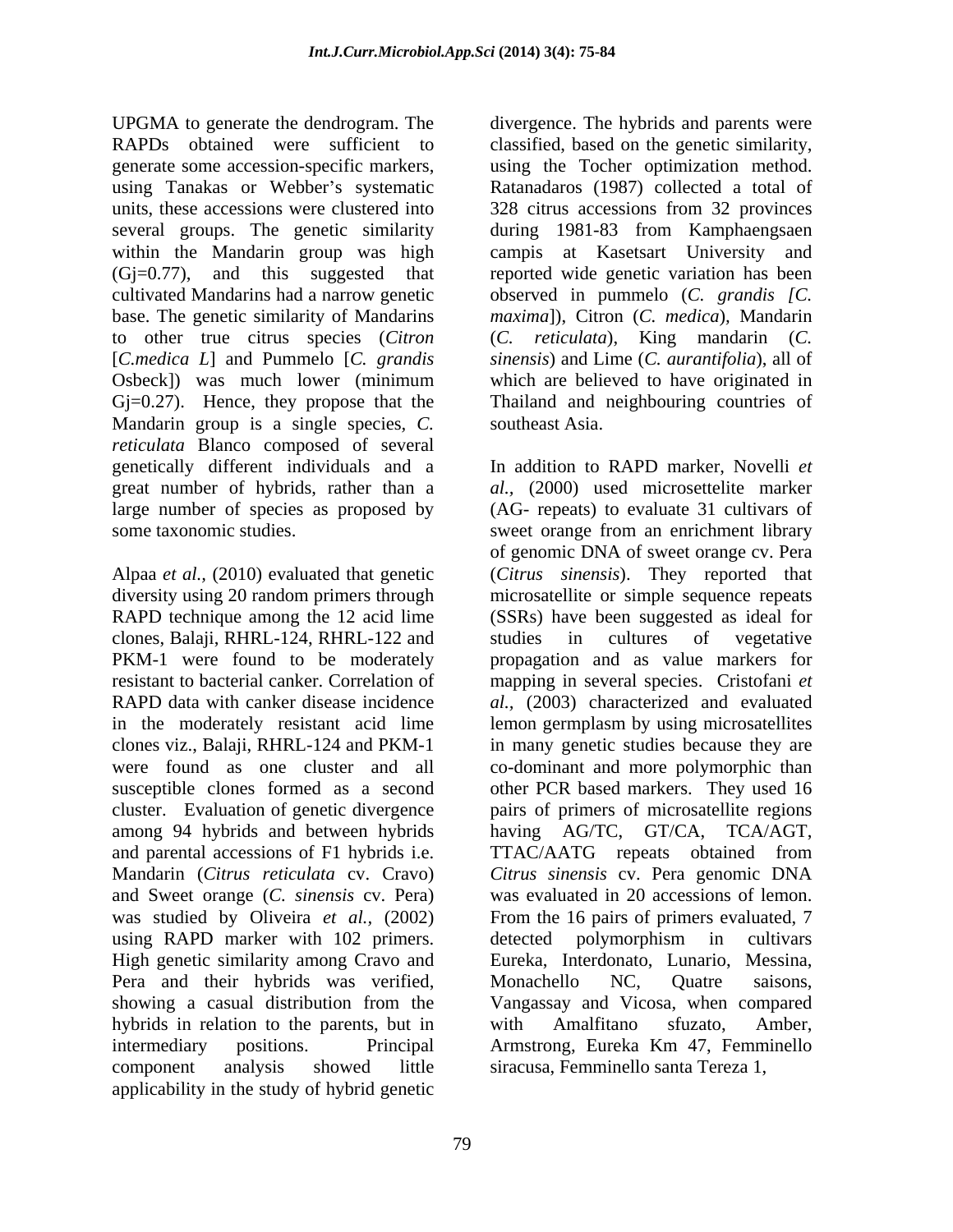| S.No | <b>RAPD</b><br>Primer | Sequence $(5^{\circ}-3^{\circ})$ Total Bands |      | Polymorphic<br><b>Bands</b> | $%$ of<br><sup>1</sup> polymorphism |
|------|-----------------------|----------------------------------------------|------|-----------------------------|-------------------------------------|
|      | OPM-01                | GTTGGTGGCT                                   |      |                             | 80.00                               |
|      | OPM-03                | GGGGGATGAG                                   |      |                             | 100.00                              |
|      | OPM-04                | GGCGGTTGTC                                   | 10   |                             | 80.00                               |
|      | OPM-06                | CTGGGCAACT                                   |      |                             | 100.00                              |
|      | $OPM-10$              | TCTGGCGCAC                                   |      |                             | 100.00                              |
|      | OPM-12                | GGGACGTTGG                                   | 12   | 12                          | 100.00                              |
|      | OPM-13                | GGTGGTCAAG                                   |      |                             | 100.00                              |
|      | OPM-18                | CACCATCCGT                                   |      |                             | 100.00                              |
|      | <b>OPM-20</b>         | AGGTCTTGGG                                   |      |                             | 100.00                              |
|      | OPA-01                | CAGGCCCTTC                                   |      |                             | 88.89                               |
|      | OPA-02                | TGCCGAGCTG                                   |      |                             | 60.00                               |
|      | OPA-03                | AGTCAGCCAC                                   |      |                             | 100.00                              |
|      | OPA-04                | AATCGGGCTG                                   |      |                             | 33.33                               |
|      | OPA-05                | AGGGGTCTTG                                   |      |                             | 66.67                               |
|      | OPA-07                | GAAACGGGTG                                   | 10   | 10                          | 100.00                              |
|      | OPA-09                | GGGTAACGCC                                   |      |                             | 100.00                              |
|      | OPA-10                | GTGATCGCAG                                   |      |                             | 100.00                              |
|      | OPA-11                | CAATCGCCGT                                   |      |                             | 100.00                              |
|      | OPA-12                | TCGGCGATAG                                   |      |                             | 100.00                              |
|      | $OPA-17$              | GACCGCTTGT                                   |      |                             | 100.00                              |
|      |                       | Total                                        | 142  | 129                         |                                     |
|      |                       | Average                                      | 7.10 | 6.45                        | 90.44                               |

**Table.1** DNA bands amplified and polymorphism generated in 12 sweet orange varieties using 20 RAPD markers

Femminelo santa Tereza 2, Lisbon <sup>WILHOUL any</sup> prior knowledge of the DINA seedless, Monachello (OC), Nostralle, *S.* <sup>sequences</sup> of the organism investigated.<br> **Securing the continuity** and Sigilian. The give of the The patterns produced are highly *continella* and Sicilian. The size of the The patterns produced are highly continella and Sicilian. The size of the The patterns produced are highly amplified products ranged from 144 to 294

Variation within species can also be assayed using the molecular marker PCR- RAPD (Welsh and Mc Elelland 1990;<br>Williams et al. 1990) in which arbitrary is reproducibility of RAPD pattern. The Williams *et al.*, 1990) in which arbitrary short oligonucleotide primers, targeting unknown sequences in the *nemore*, are used to generate amplification products that often show size polymorphisms within species. RAPD analysis after the  $\frac{\text{may not always be appropriate since the}}{\text{RAPD}}$ possibility of creating polymorphism

between isolates of a species if sufficient<br>bp. without any prior knowledge of the DNA sequences of the organism investigated. The patterns produced are highly polymorphic, allowing discrimination numbers of primers are screened. The method is economic for screening large number of samples. However, some researchers are critical of the poor reproducibility of RAPD pattern. The reproducibility within a laboratory has been reported to be assumely satisfactory (Tommerup *et al.*, 1995). However, inter laboratory comparison of RAPD patterns may not always be applicable since the RAPD patterns can be influenced by many technical factors (Penner *et al.*, 1993).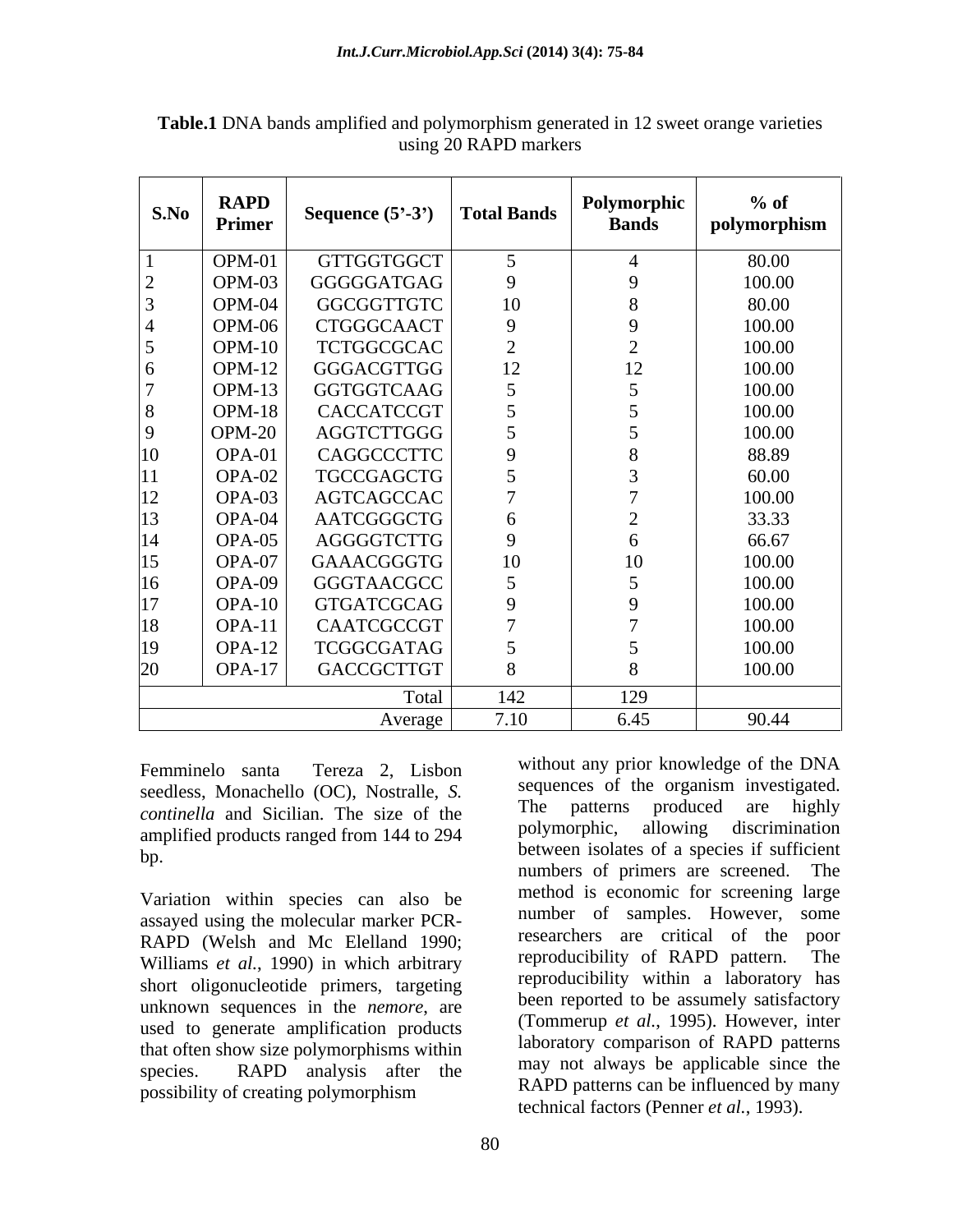## *Int.J.Curr.Microbiol.App.Sci* **(2014) 3(4): 75-84**

 **Table.2** Jaccard similarity coefficient of 12 sweet orange varieties based on polymorphism obtained with 20 random primers

| Variety                    | Sathgudi<br>Tirupati | Kodur<br>Sathgudi |      | Nadimpalli Ananthapur | Ankalamma<br>gudur<br>Sathgudi | <sup>la</sup> Himakuntla Mosambi Jaffa Valentia |      |      |      | Valentia<br>late | Red<br>blood<br>malta | Hamlin<br>sweet<br>orange |
|----------------------------|----------------------|-------------------|------|-----------------------|--------------------------------|-------------------------------------------------|------|------|------|------------------|-----------------------|---------------------------|
| Tirupati Sathgudi          | 1.00                 |                   |      |                       |                                |                                                 |      |      |      |                  |                       |                           |
| Kodur Sathgudi             | .508                 | 1.00              |      |                       |                                |                                                 |      |      |      |                  |                       |                           |
| Nadimpalli Sathgudi        | .456                 | .511              | 1.00 |                       |                                |                                                 |      |      |      |                  |                       |                           |
| Ananthapur Sathgudi        | .490                 | .576              | .536 | 1.00                  |                                |                                                 |      |      |      |                  |                       |                           |
| Ankalammagudur<br>Sathgudi | .585                 | .353              | .330 | .356                  | 1.00                           |                                                 |      |      |      |                  |                       |                           |
| Himakuntla<br>sweet orange | .474                 | .800              | .551 | .597                  | .351                           | 1.00                                            |      |      |      |                  |                       |                           |
| Mosambi                    | .569                 | .698              | .537 | .584                  | .404                           | .669                                            | 1.00 |      |      |                  |                       |                           |
| Jaffa                      | .492                 | .849              | .589 | .597                  | .350                           | .752                                            | .706 | 1.00 |      |                  |                       |                           |
| Valentia                   | .418                 | .489              | .670 | .509                  | .286                           | .515                                            | .536 | .575 | 1.00 |                  |                       |                           |
| Valentia late              | .470                 | .725              | .584 | .592                  | .325                           | .711                                            | .625 | .720 | .534 | 1.00             |                       |                           |
| Red blood malta            | .543                 | .688              | .516 | .484                  | .410                           | .633                                            | .707 | .695 | .481 | .628             | 1.00                  |                           |
| Hamlin sweet orange        | .491                 | .707              | .567 | .561                  | .369                           | .692                                            | .571 | .740 | .530 | .649             | .623                  | 1.00                      |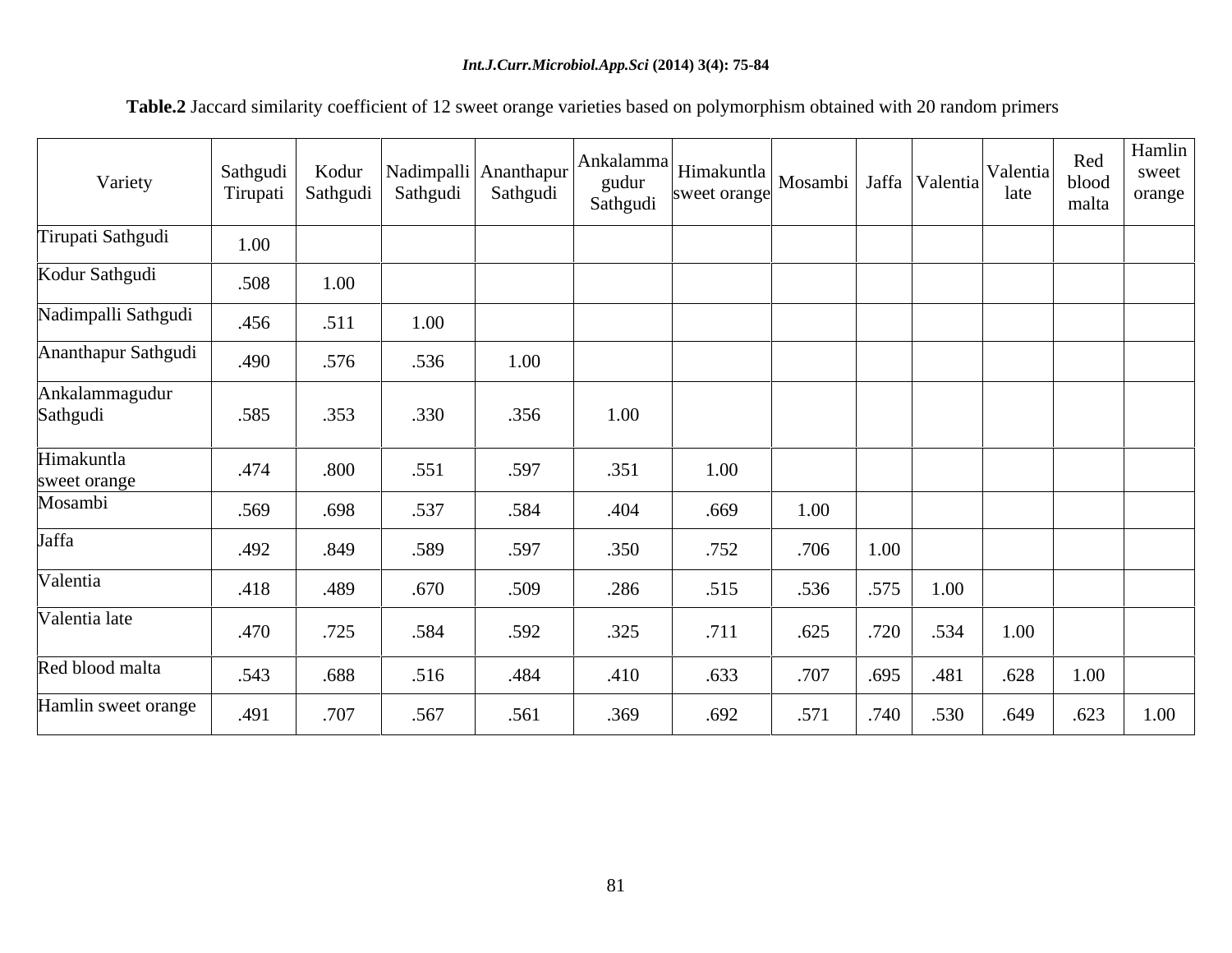



**Plate.1** RAPD marker profies of 12 varieties of sweet orange generated by primers OPA-05 and OPM-04 in 1% agarose gel.



- 1. Sathgudi Tirupati 7.Mosambi
- 2. Kodur Sathgudi 8. Jaffa
- 3. Nadimpalli Sathgudi 9. Valentia
- 4. Ananthapur Sathgudi 10. Valentia late
- 5. Ankalamma Gudur Sathgudi 11. Red blood Malta
- 6. Himakuntla Sweet orange 12.Hamlin sweet orange

10000 **The Contract of the Contract of Contract of the Contract of Contract of Contract of Contract of Contract of Contract of Contract of Contract of Contract of Contract of Contract of Contract of Contract of Contract of** 250 2500 **Participants of the Community Community** and the Community Community Community Community Community Community 750 1500 **OPA-05 OPM-04**

- 
- 
- 
- 
- 
-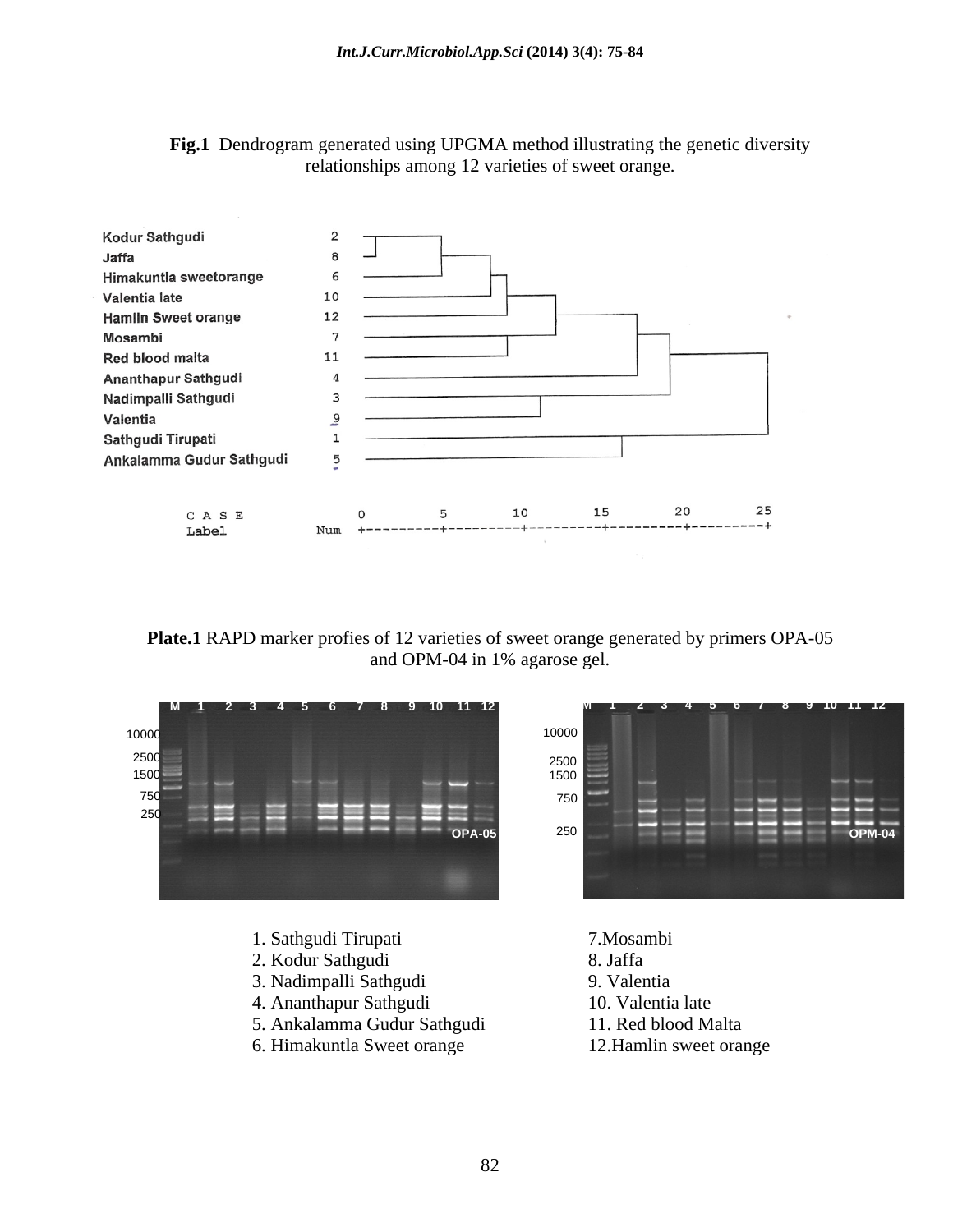Out of 20 primers screened for *Phytopathology and Plant Protection.* amplification of DNA of sweet orange varieties*.* All primers gave reproducible and scorable bands with high percentage Dubois and Geiger, J.P. 1994. of polymorphism.  $\Box$  Differentiation of *Furarium* 

Random PCR approaches are being increasingly used to generate molecular markers which are useful for taxonomy Cipriant Bell, G.D. and Testolin. 1996. and for characterizing populations. The Screening RAPD primers for main advantages of these approach is that previous knowledge of DNA sequences is not required, so that any random primer Euphytica. 102: 133-139. can be tested to amplify any fungal DNA. Coletta Filho, H.D., Machado, M.A., RAPD primers are chosen empirically and Targon, M.L.P.N., M.C.P.Q.D.G. tested experimentally to find RAPD banding patterns which are polymorphic Centro de citriculturae sylvio between the isolates studied. Using PCR-<br>Morcira/Instituto Agronomico de RAPD, Duncan *et al.*, (1993) were also able to identify heterogenity with in Cristofani, M., Figueiredo, J.O., M.L.P.N. groups of genotypes which originates in the same location. In present study, characterization of sweet orange varieties by RAPD has proved useful in separating  $24(1):165-175$ . all varieties / clones from each other. It Deng, Z.N.A, Gentle, E., Nicolsi, F., has also provided us with primer markers that can be used to separate and distinguish each clone.  $\frac{v \cdot \text{if} \cdot \text{if}}{v \cdot \text{if}}$  become mutants by RAPD

## **Acknowledgment**

The authors also express gratitude to the 1993. Analysis of variation in isolates<br>Director of Research. Dr.Y.S.R.H.U. of *Rhizoctonia solani* by random Director of Research, Dr.Y.S.R.H.U, Venkataramannagudem, West Godavari District, A.P. For the help, support and encouragement to accomplish the set

Alpaa, K., Gopal, K., Gopi, V., Aliya, S., B. Sreenivasulu and Purushotham, K. RAPD marker. *Archives of*

43(7): 624-633.

- Assigbetse, K.B., Fernandez, D., M.P. Dubois and Geiger, J.P. 1994. Differentiation of *Furarium oxysporum f. sp.* Vasinfectum races on cotton by RAPD analysis. Mol. Plant Pathol. 84: 622-626.
- Screening RAPD primers for molecular taxanomy and cultivars fingerprinting in the genus actinidia. *Euphytica.* 102: 133-139.
- Targon,  $M.L.P.N.,$ Morcira and Pompeu Jr., J. 1998. Centro de citriculturae sylvio Morcira/Instituto Agronomico de campinas. *Euphytica* 102: 133-139
- Targon and Machado, M.A. 2003. Differentiation of lemon varieties by microsatellites. *Journal of Laranja*.
- Nomina, A., Vardi and Tribulato, E. 1995. Identification of *In vivo* and *In vitro* lemon mutants by RAPD markers. *Journal of Horticultural Science.* 70: 117-125.
- Duncan, S., J.E. Barton and Brien, P.A.O. 1993. Analysis of variation in isolates of *Rhizoctonia solani* by random amplified polymorphic DNA assay. *Mycological Research.* 1075-1082.
- objectives. 1999. Identification of Mandarin **References** analysis. Scientia Horticulture. 81: Elisiario, P.J., E.M. Justo and Leitao, J.M. hybrids by isozyme and RAPD 287-299.
	- 2010. Finger printing of acid lime<br>varieties and clones having varied markers, A system for identifying and varieties and clones having varied markers, A system for identifying and<br>resistance to bacterial canker using differentiating isolates of resistance to bacterial canker, using the differentiating isolates of<br>RAPD marker Archives of Colletotrichum graminicola. Guthric, P.A.I., Magill, C.W., R.A. Frederkisen and Odvory, G.N. 1992. Random amplified polymorphic DNA markers, A system for identifying and differentiating isolates of *Colletotrichum graminicola.*